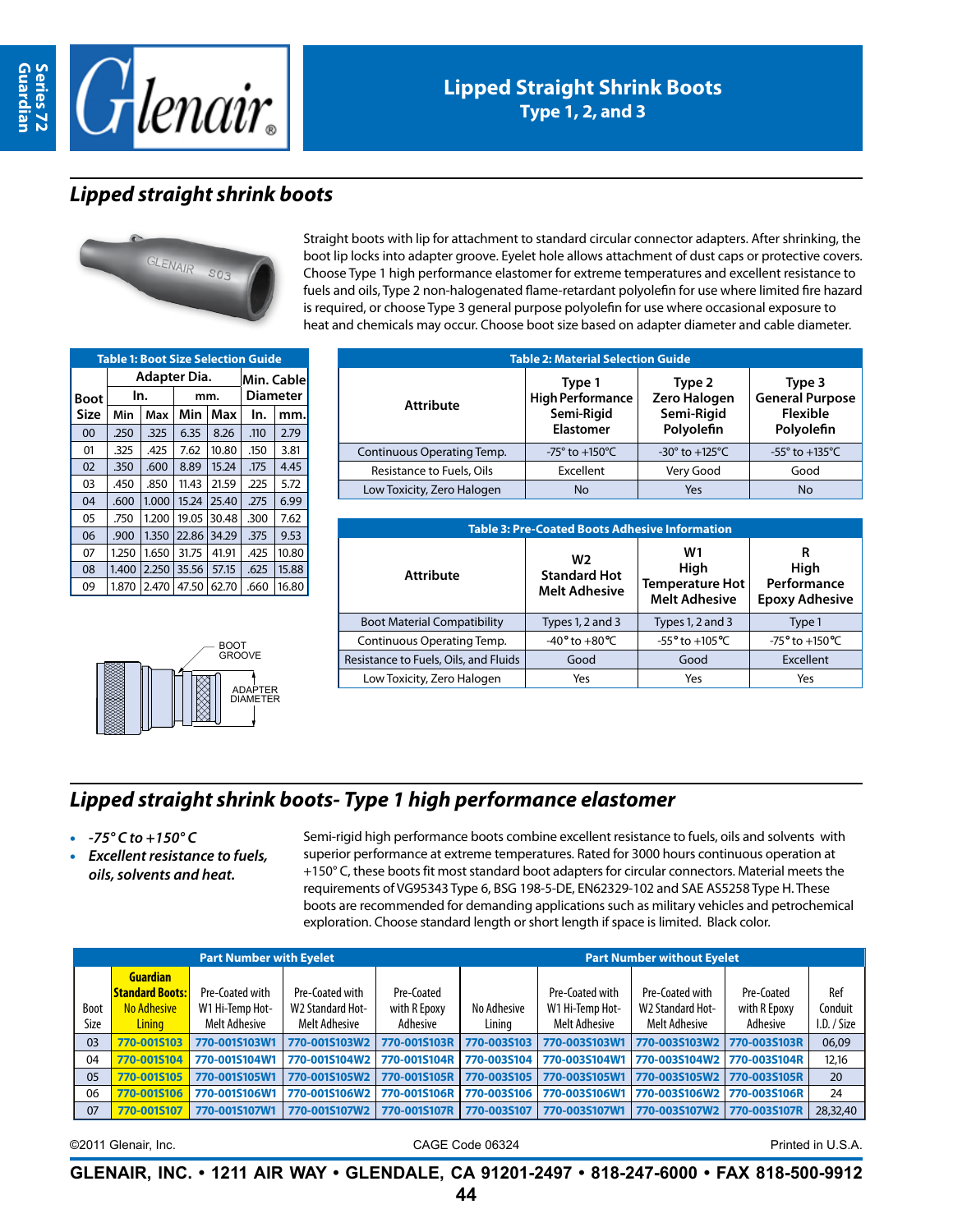

### *Lipped straight shrink boots- Type 2 zero halogen, semi-rigid*



- 
- **Meets U.S. and E.U. toxicity** *requirements.*

Halogen-free polyolefin boots meet low smoke and toxicity requirements of shipboard, transit and aircraft systems. These Low Smoke/Zero Halogen (LSZH) boots fit most standard shrink boot adapters, including M85049 types along with Glenair Series 31 and Series 44 adapters. Oxygen index greater than 30%, smoke index less than 20, and toxicity index under 3 per 100 grams. Material meets requirements of NAVSEA 5617649, VG95343 Part 29, BSG 198-5-DF, EN62329-101 and SAE AS5258 Type G. Good resistance to oils, fuels and solvents. Available high temperature hot melt adhesive lining, these boots provide strain relief and environmental protection to connector/cable transitions. Temperature rating -30° to +125° C. Black color. • *Low Smoke, Zero Halogen*

|                            |                       | <b>Part Number with Eyelet</b>                                       |                                                                       | <b>Part Number without Eyelet</b> |                                                                      |                                                                       |                               |  |  |  |  |
|----------------------------|-----------------------|----------------------------------------------------------------------|-----------------------------------------------------------------------|-----------------------------------|----------------------------------------------------------------------|-----------------------------------------------------------------------|-------------------------------|--|--|--|--|
| <b>Boot</b><br><b>Size</b> | No Adhesive<br>Lining | <b>Pre-Coated</b><br>with W1<br>Hi-Temp Hot-<br><b>Melt Adhesive</b> | Pre-Coated<br>with W2<br><b>Standard Hot-</b><br><b>Melt Adhesive</b> | No Adhesive<br>Lining             | <b>Pre-Coated</b><br>with W1<br>Hi-Temp Hot-<br><b>Melt Adhesive</b> | Pre-Coated<br>with W2<br><b>Standard Hot-</b><br><b>Melt Adhesive</b> | Ref<br>Conduit<br>I.D. / Size |  |  |  |  |
| 03                         | 770-001S203           | 770-001S203W1                                                        | 770-001S203W2                                                         | 770-003S203                       | 770-003S203W1                                                        | 770-003S203W2                                                         | 06,09                         |  |  |  |  |
| 04                         | 770-001S204           | 770-001S204W1                                                        | 770-001S204W2                                                         | 770-003S204                       | 770-003S204W1                                                        | 770-003S204W2                                                         | 12,16                         |  |  |  |  |
| 05                         | 770-001S205           | 770-001S205W1                                                        | 770-001S205W2                                                         | 770-003S205                       | 770-003S205W1                                                        | 770-003S205W2                                                         | 20                            |  |  |  |  |
| 06                         | 770-001S206           | 770-001S206W1                                                        | 770-001S206W2                                                         | 770-003S206                       | 770-003S206W1                                                        | 770-003S206W2                                                         | 24                            |  |  |  |  |
| 07                         | 770-001S207           | 770-001S207W1                                                        | 770-001S207W2                                                         | 770-003S207                       | 770-003S207W1                                                        | 770-003S207W2                                                         | 28,32,40                      |  |  |  |  |

# *Lipped straight shrink boots- Type 3 polyolefin, flexible*

- • *General purpose harnessing*
- **Economical, flexible**
- • *-55° C to +135° C*

Economical flexible polyolefin boots fit most standard shrink boot adapters, Glenair Series 31 and Series 44 adapters. These self-extinguishing boots meet the requirements of SAE AS81765/1 Type II. Good resistance to oils and fuels. Available with optional hot melt adhesive lining, these boots provide strain relief and environmental protection to connector/ cable transitions. Temperature rating -55° to +135° C. Black color.

|                            |                              | <b>Part Number with Eyelet</b>                                                                                                                |               | <b>Part Number without Eyelet</b> |                                                                      |                                                           |                               |  |  |  |  |
|----------------------------|------------------------------|-----------------------------------------------------------------------------------------------------------------------------------------------|---------------|-----------------------------------|----------------------------------------------------------------------|-----------------------------------------------------------|-------------------------------|--|--|--|--|
| <b>Boot</b><br><b>Size</b> | <b>No Adhesive</b><br>Lining | Pre-Coated<br><b>Pre-Coated</b><br>with W1<br>with W2<br><b>Standard Hot-</b><br>Hi-Temp Hot-<br><b>Melt Adhesive</b><br><b>Melt Adhesive</b> |               | <b>No Adhesive</b><br>Lining      | <b>Pre-Coated</b><br>with W1 Hi-<br><b>Temp Hot-Melt</b><br>Adhesive | <b>Pre-Coated</b><br>with W2 Hot-<br><b>Melt Adhesive</b> | Ref<br>Conduit<br>I.D. / Size |  |  |  |  |
| 03                         | 770-001S303                  | 770-001S303W1                                                                                                                                 | 770-001S303W2 | 770-003S303                       | 770-003S303W1                                                        | 770-003S303W2                                             | 06,09                         |  |  |  |  |
| 04                         | 770-001S304                  | 770-001S304W1                                                                                                                                 | 770-001S304W2 | 770-003S304                       | 770-003S304W1                                                        | 770-003S304W2                                             | 12.16                         |  |  |  |  |
| 05                         | 770-001S305                  | 770-001S305W1                                                                                                                                 | 770-001S305W2 | 770-003S305                       | 770-003S305W1                                                        | 770-003S305W2                                             | 20                            |  |  |  |  |
| 06                         | 770-001S306                  | 770-001S306W1                                                                                                                                 | 770-001S306W2 | 770-003S306                       | 770-003S306W1                                                        | 770-003S306W2                                             | 24                            |  |  |  |  |
| 07                         | 770-001S307                  | 770-001S307W1                                                                                                                                 | 770-001S307W2 | 770-003S307                       | 770-003S307W1                                                        | 770-003S307W2                                             | 28,32,40                      |  |  |  |  |

©2011 Glenair, Inc. CAGE Code 06324 Printed in U.S.A.

Series 72<br>Guardian **Series 72 Guardian**

**GLENAIR, INC. • 1211 AIR WAY • GLENDALE, CA 91201-2497 • 818-247-6000 • FAX 818-500-9912**